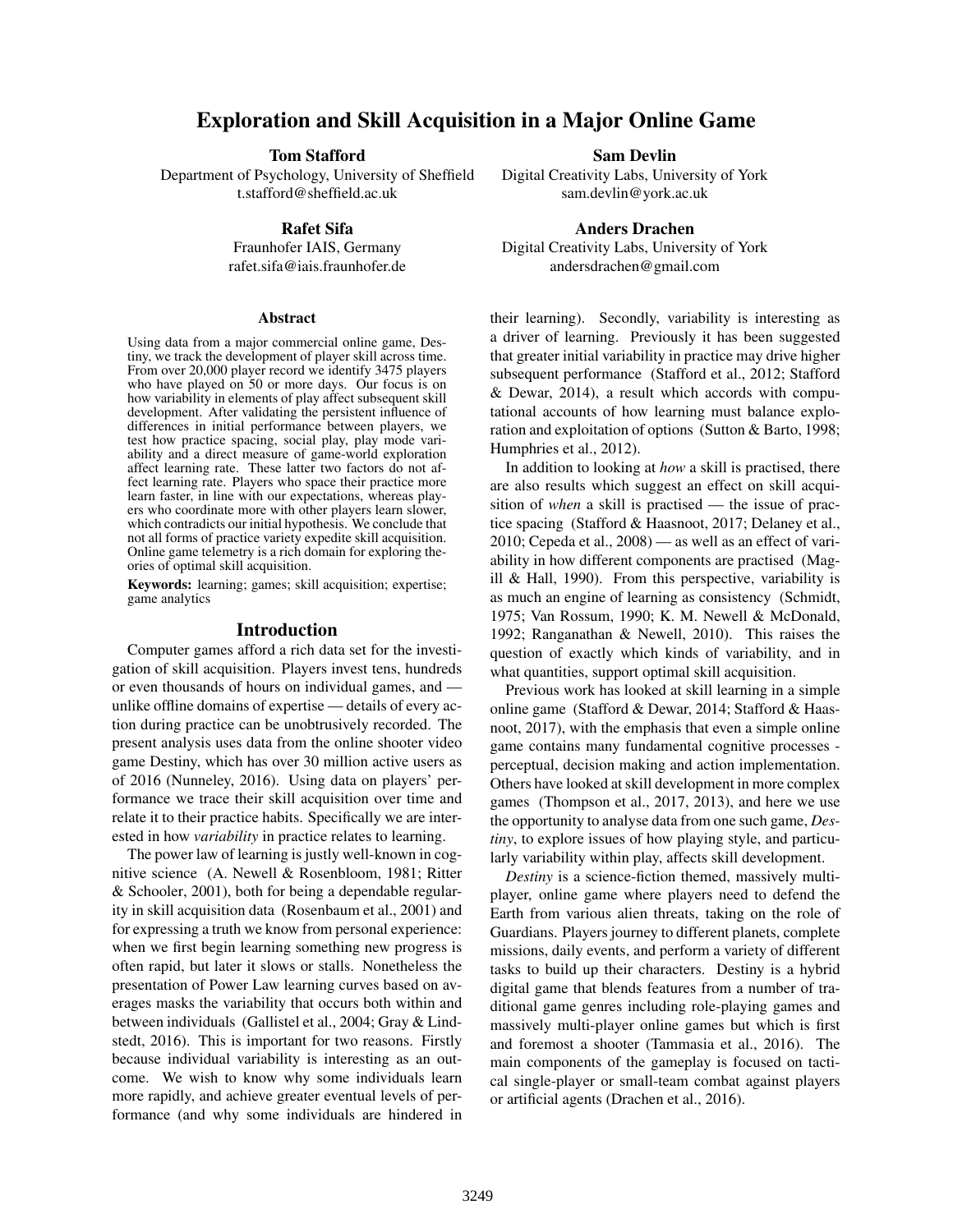Thousands of behavioural or performance-based metrics are tracked and stored by Bungie, the developer of Destiny, which in aggregate provides a detailed record of the behavioural history of Destiny players.

The metrics that can be calculated based on such datasets varies, and previous research in game analytics and other domains have seen such behavioural data being used for a variety of purposes (Tammasia et al., 2016; Rattinger et al., 2016; Drachen et al., 2016). For Destiny, a number of these metrics are of key interest in relation to evaluation of player skill and skill evolution.

- *Playtime*: Playtime in the current context simply refers to the amount of time a player spends playing the game per day, across either a single or all characters.
- *Kills, Assists, Deaths*: the shooter-heavy gameplay of Destiny means that traditional skill indicators from shooter games such as Kill/Death Ratio (KDR) form an important means for evaluating player skill.

For Destiny, a variant of KDR, the Kill-Assists/Death Ratio (KADR) is also used. An *assist* is a common term in esports signifying that a player helped another player take down a specific enemy (or in other ways help another player), without scoring the killing shot/hit on that enemy.

KADR is thus a more nuanced aggregate measure of performance than KDR. We use KADR-KDR as a measure of a players' propensity for 'social play'.

- *Combat Rating*: The Combat Rating (CR) is a game metric designed to reflect a players' overall skill. How CR is based on the TrueSkill system (Herbrich & Graepel, 2006), a Bayesian model used for player/team ranking. TrueSkill and CR both serve a similar functionality to ELO (Charness, 2005). While the algorithm is confidential, it broadly works by initialising a player at CR 100. If the player is part of a team that wins a match, their CR goes up, more if there is a large difference in the CR between the two teams. Conversely, if they lose, the CR goes down, again in relation to the gap in CR between the two teams. CR is used by the Destiny matchmaking system to configure players into teams and balancing opponents. This means that players will be playing with and against players with similar CR (i.e. they are matched against players of simialr skill-levels).
- *Grimoire Score*: A Grimoire in Destiny is a record of a players experience — new cards are awarded the first time a specific action is taken or challenge overcome. In essence, the Grimoire score is an expression of the degree to which a player has explored the world and content of Destiny.

Working with very large datasets introduces some new opportunities for the cognitive scientist (Goldstone & Lupyan, 2016; Stafford & Haasnoot, 2017). Observational studies, however large, necessarily have reduced power of causal inference compared to experimental studies. Large numbers mean that the data can be 'sliced' to explore if and how potential effects play out throughout the population, as well as allowing matching of individuals on various properties which might confound any effect. With enough data any observable difference can be 'statistically significant'. In experimental studies effort is expended in achieving enough power to make convincing inferences. With large data set it is more important to invest effort in exploring possible confounds and putting observable differences in the context of other effects via calculation of effect sizes.

Our hypothesis is that early variability will be associated with faster skill acquisition. This assumes that players have a tendency to under-explore the space of possible actions, and so, due to this reliance on habit, will be learning sub-optimally. We will test this hypothesis against different indices of variability in early practice: spacing of play, social play, world knowledge (grimoire score), and distribution of play across game modes (event entropy). These metrics are defined further below.

### Data and method

Our data comprise low level daily metrics indicating performance and meta information for over 20,000 randomly selected Destiny players. The behavioral telemetry was provided by Bungie.

For each player the data consists of a unique player ID and character IDs for each character the player has. A player is allowed to have at most three characters per account. For each character, the dataset contains daily aggregate player behavior such as number of deaths, completed objectives, weapon usage and average life span, and importantly playtime, each across the six game modes - or ways to play the game.

Our analytic strategy is first to split the data into a development (8682 players) and validation set (12861 players). All exploratory analysis was finalised on the development set, before being run on the validation set to produce the figures presented here. All conclusions presented are unaffected by the minor differences between the development and validation set results. This affords us some protection against discovering false patterns in our data that result from researcher degrees of freedom in analysis. It is inappropriate to make inferences from hypothesis testing p-values for an exploratory analysis such as this, but we report them for completeness where we have done standard analyses. Our main focus is on measures of effect size and confidence estimates around those measures.

Analysis scripts, player summary data, and full reports of both development and validation set results are available at https://osf.io/c59n9/. For commercial con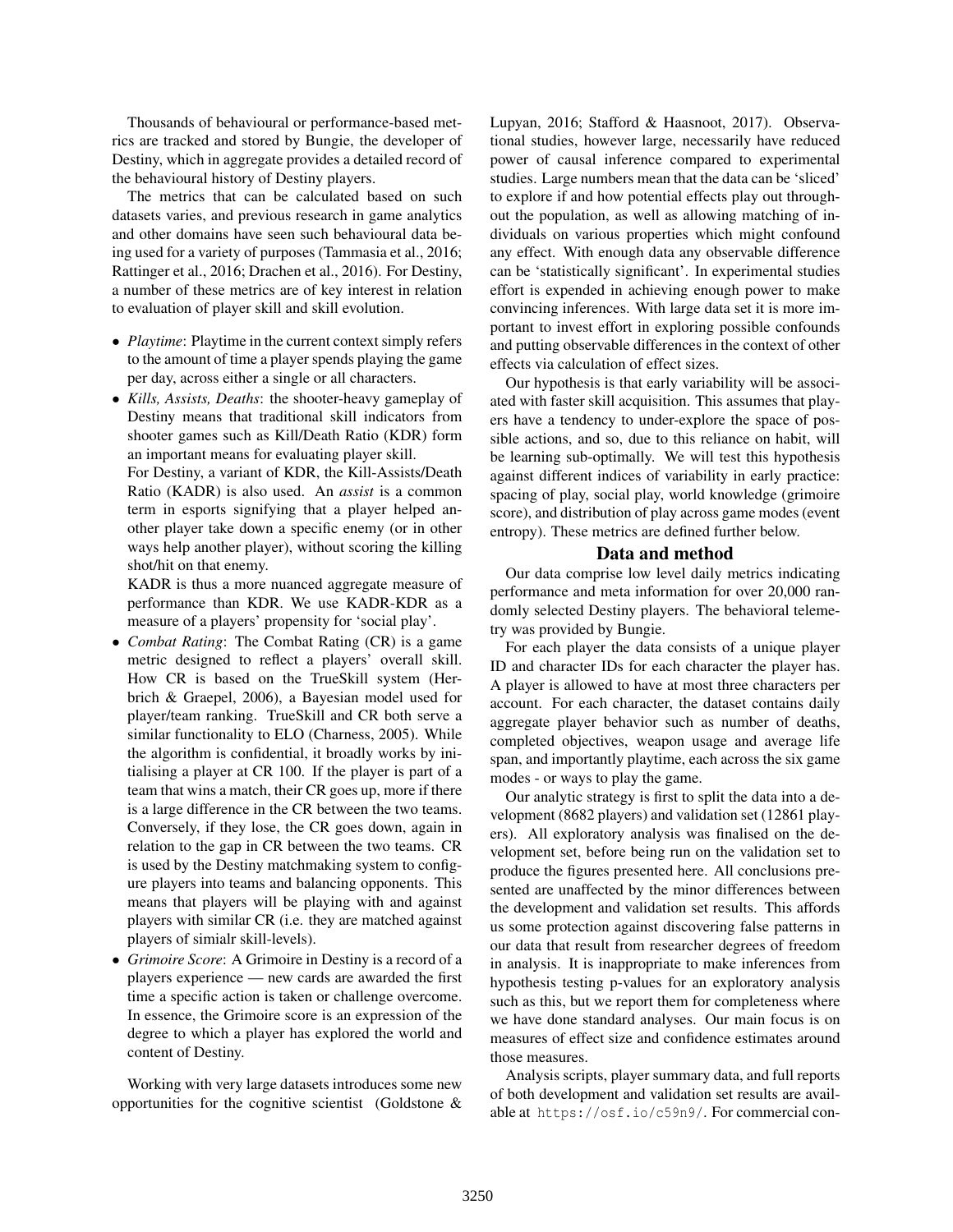fidentiality reasons the full raw dataset is not available at the point of writing.

### Analysis

First, we seek to confirm that players improve with practice. Following the method of (Stafford & Dewar, 2014), we first select only players who play some minimum number of games (50). This produces a data set of 3475 longer term players (in the validation set; 1984 in the development set) and then divide by ranking all players according to the average of their three all time best ratings (in terms of CR). Figure 1 shows the average score per game for those who scored in the top third, middle third and lowest third of the high score table. This shows that the learning curve exists for averaged data, and that — in line with (Stafford & Dewar, 2014) — players who end up with the highest scores begin the game with performance already above that of lower scorers (compare (Stafford & Dewar, 2014) Figure 2).



Figure 1: Average performance rating as a function of game number and ranking based on players' highest three ratings. Error bars show +/- 1 standard error.

Note that our learning curves show performance, rather than speed, on the x-axis, and so are inverted relative to the classic 'Power Law of Learning'. None the less they reflect the expected decelerating function of learning with practice amount. Our investigation of other factors must take account this fundamental pattern in how player performance changes over time, as well as the stratification that we observe between players of differing initial performance. To do this, we fit a linear regression for each player's performance against game number. Because this regression produces a slope and an intercept, we are able to subsequently analyse player differences in both level of initial performance and subsequent change in performance (i.e. rate of learning). Henceforth when we refer to "learning rate" we mean the slope of this regression for each player. In order to explore which variables might be related to player learning rate we first visualise players split on some candidate variables against mean combatRating against practice amount (game number).

# Variation in practice timing — spacing

In order to compare practice timing, we calculate the time range over which players recorded their first 25 days of play (obviously this has a minimum of 25 days, and no theoretical maximum). This range correlates positively (Pearson's  $r = 0.18$ , 99% confidence interval  $0.14$ , 0.22) with learning rate and negatively (Pearson's  $r = -0.09$ , 99% confidence interval −0.14,−0.05) with initial performance.

In order to visualise the effect of greater or less spacing, we select players in the top quartile for spacing their first 25 games ('spacers') and those in the bottom quartile for spacing their first 25 games ('groupers') and plot the average performance against game for the two groups. This is shown in Figure 2.



Figure 2: Average score as a function of game number and high and low spacers. Error bars show +/- 1 standard error.

# Variation in practice type

Playing style — social play For each player we have a game by game measure of their 'assists', which are kills made by teammates which they are near to. Variation on this measure allows us to rate players according to a propensity for social play, i.e. a higher rate of assists will reflect a player who coordinates their actions with their team.

This measure correlates negatively (Pearson's  $r=$ −0.16, 99% confidence interval −0.20,−0.12) with learning rate and positively (Pearson's  $r = 0.50$ , 99% confidence interval −0.47,0.54) with initial performance.

Figure 3 shows the learning curve for players split on the average of their assists over their first 25 games, as an index of players' propensity for "social play". Those in the top quartile of the distribution of assists we term 'social players'. Those in the bottom quartile we term 'lone wolves'.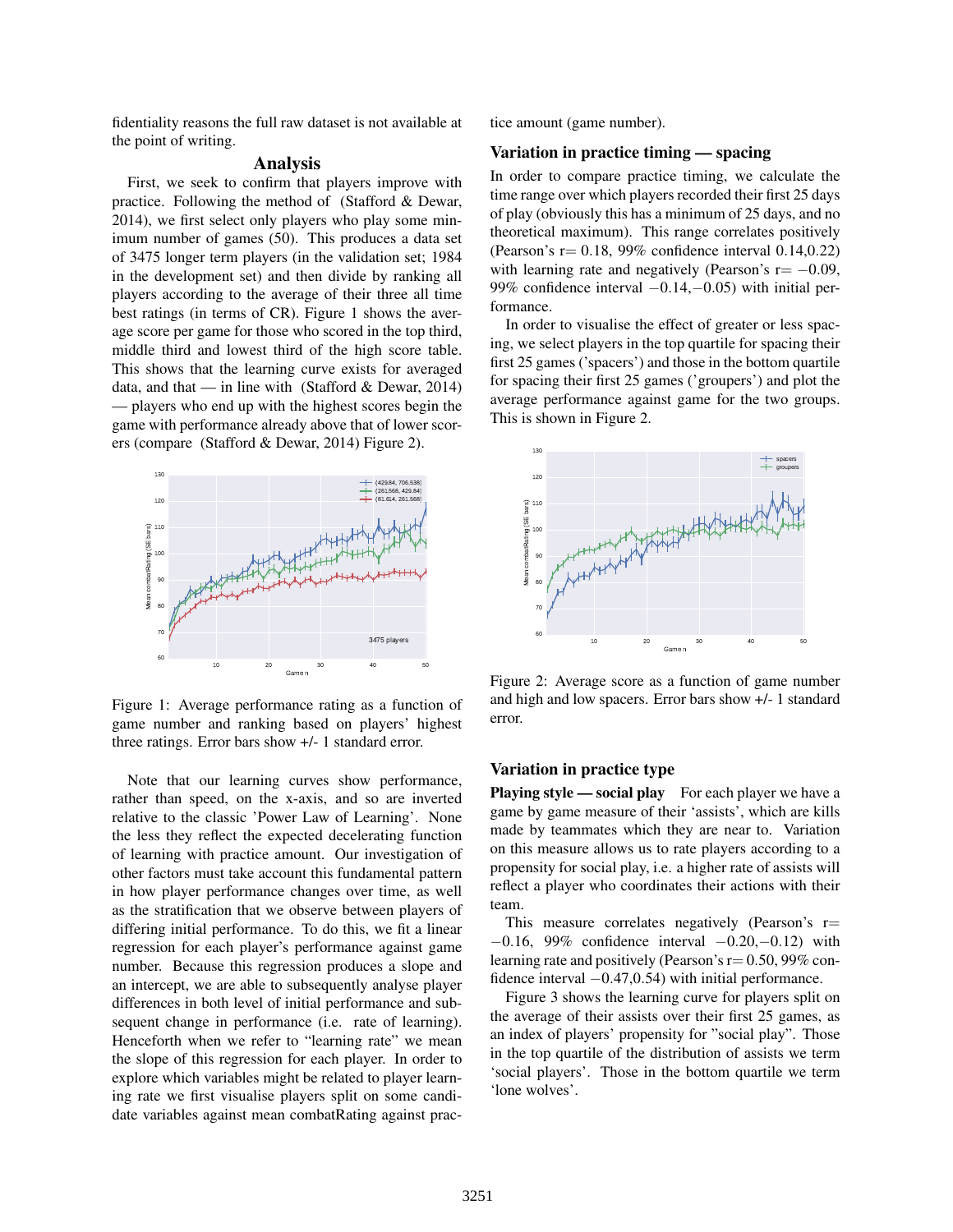

Figure 3: Social play and skill acquisition. Error bars show +/- 1 standard error.

World knowledge — Grimoire score For each player we are able to see the complete history of their Destiny playing, including how many games they play in total. Each player also has a 'grimoire' score, which is a count of the items they have encountered in the world. Obviously this is higher for players who have played more games, but there is considerable between-player variability, suggesting that some players focus on exploring the world, completing actions and collecting items, whereas others aren't focused on this aspect of the game. In order to compare grimoire scores between players who have complete different numbers of games, we calculate a normalised (Z) score for each player based on the distribution of grimoire scores among players who have completed the same number of games.

This measure does not correlate with learning rate (Pearson's  $r = 0.04$ , 99% confidence interval  $0.00$ , $0.09$ ) and correlates positively, but weakly (Pearson's  $r = 0.13$ , 99% confidence interval 0.10,0.18) with initial performance.

Figure 4 shows the average score, in terms of CR, against game for players whose grimoire Z scores are in the top and bottom quartiles of the distribution.

Playing style — mode entropy The play modes in Destiny are:

- *Strikes*: 3 player cooperative events.
- *Raid*: 6 player cooperative missions, requiring high level skills to complete.
- *Story*: the main single-player game mode, which can be played cooperatively by up to 3 players.
- *Patrol*: a single-player exploration mode.
- *PvP*: all the player-vs-player (PvP) game modes of Destiny

Note that due to the aggregation into daily sets, it is possible for players to have played multiple sessions of Destiny within the same 24 hour cycle. Because Destiny



Figure 4: Average score by games for players with high and low grimoire count. Error bars show +/- 1 standard error.

has six different main game modes, it is of interest to evaluate how a player spends his or her time across those game modes. In order to quantify the measure of heterogeneity in terms of how a player splits their time between game modes, we use Shannon's entropy [see e.g. (Lessne, 2014; Algoet & Cover, 1988)] which is defined as:

$$
H = -\sum_{i} p_i \log_2(p_i) \tag{1}
$$

where  $p_i$  denotes the probability of the player's activity across game modes *i*. For game mode *p<sup>i</sup>* is calculated as the amount of time spent in specific game mode *i* divided by the total time spent playing all game modes that day.

Event entropy over the first 25 games for each player does not correlate with learning rate (Pearson's r=  $-0.02$ , 99% confidence interval  $-0.06$ , 0.03) and correlates positively (Pearson's  $r = 0.22$ , 99% confidence interval 0.17,0.26) with initial performance.

Figure 5 shows performance against game for those in the top and bottom quartiles for event entropy calculated over the first 25 games.

Statistical model Hitherto, we have explored our data using visualisation of different groups and reported bivariate correlations. By entering all factors into a regression model we can check whether how all factors combine to explain variation in the learning rate. This is an essential complement to the visualisation. It allows us to confirm that patterns visible in the data are statistically significant. As well as the four measures described above — spacing, social play, grimoire score and event entropy — we include maximum numbers of games a player plays as a measure of overall motivation. The results of the regression of our five factors against the learning rate are shown in shown in Table 1.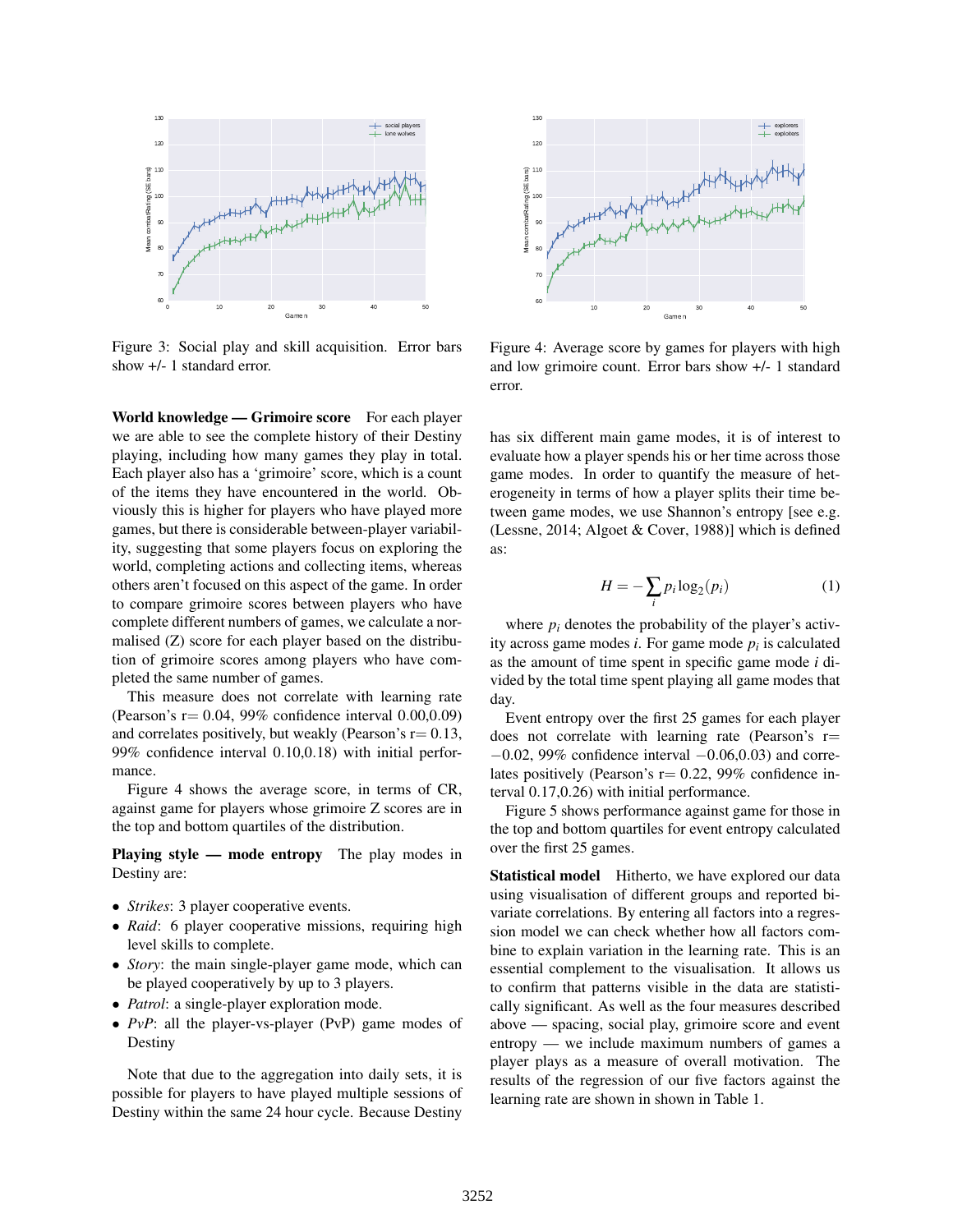

Figure 5: Play mode entropy and skill acquisition. Error bars show +/- 1 standard error.

Table 1: Regression of player behaviours on player learning rate

| Factor         | R        | Т     | р      |
|----------------|----------|-------|--------|
| Games played   | 0.044    | 1.99  | 0.0465 |
| Spacing        | 0.199    | 10.90 | 0.0001 |
| <b>Assists</b> | $-0.172$ | 10.04 | 0.0001 |
| Grimoire       | 0.003    | 0.16  | 0.872  |
| Event entropy  | 0.011    | 0.62  | 0.537  |
|                |          |       |        |

 $R^2 = 0.063, F(5,3287) = 44.47, p < 0.0001$ 

Note that only spacing and assists, our measure of social play, are significant. Figure 6 shows the standardised regression coefficients (beta weights) when our five factors are used to predict learning rate (slope) and for the initial performance (intercept) of individual learning functions.

#### **Discussion**

Using a complex online game we show that changes in player's performance can be tracked and related to aspects of how they play. We validate the separation of learning curves by initial performance shown by



Figure 6: Beta weights for players factors used to predict slope (learning rate) and intercept of individuals' learning functions. Standard error bars shown.)

(Stafford & Dewar, 2014). As with that previous result, players who achieve the eventual highest levels of performance also perform better on their first game. Further, the difference between those with high and low initial performance only grows as more practice is completed.

Two other factors influence rate of learning — spacing, and social play. The effect of spacing matches that found in experimental studies of skill acquisition, as well as previous analysis of a different, simpler, game (Stafford & Haasnoot, 2017). The differences between players who space their practice and those who don't is striking, such that the high-spacing players, on average, perform less well initially, but because they learn at a faster rate their average rating exceeds that of the low-spacing players by game 50. The effect of social play was not predicted: those who play more socially, as measured by their assist rate, learn slower — perhaps because the demands of team coordination distract from skill honing. Two other direct measures of exploration are not found to relate to rate of learning, in contrast to earlier results (Stafford et al., 2012; Stafford & Dewar, 2014). This suggest that curiosity alone is not sufficient to enhance skill acquisition.

Destiny, and online games in general, represent a rich test-bed for theories of skill acquisition. Games are played for reasons of intrinsic motivation and so represent an important contrast to lab studies which are completed for financial incentives or as part of a course requirement. In addition they represent an opportunity to collect large data sets, which allow confidence in the estimates of the effects of the factors analysed. Overcoming statistical uncertainty allows researchers to move swiftly to wrestling with interpretative uncertainty.

In this case, although variability in practice timing — spacing — enhances skill acquisition, we failed to demonstrate that our measures of other kinds of practice variability can be related to enhanced skill acquisition. This leaves open the possibility that the exploration which supports skill acquisition is not captured by our measures, or that more complex skills, such as Destiny playing, require an equal match of habitual practice and exploratory variability.

#### References

- Algoet, P. H., & Cover, T. M. (1988). A sandwich proof of the shannon–mcmillan–breiman theorem. *Annals of Probability*, 899-909.
- Cepeda, N. J., Vul, E., Rohrer, D., Wixted, J. T., & Pashler, H. (2008). Spacing effects in learning a temporal ridgeline of optimal retention. *Psychological science*, *19*(11), 1095–1102.
- Charness, M. K. R. R. E. V. E., N.; Tuffiash. (2005). The role of deliberate practice in chess expertise. *Applied Cognitive Psychology*, 151-165.